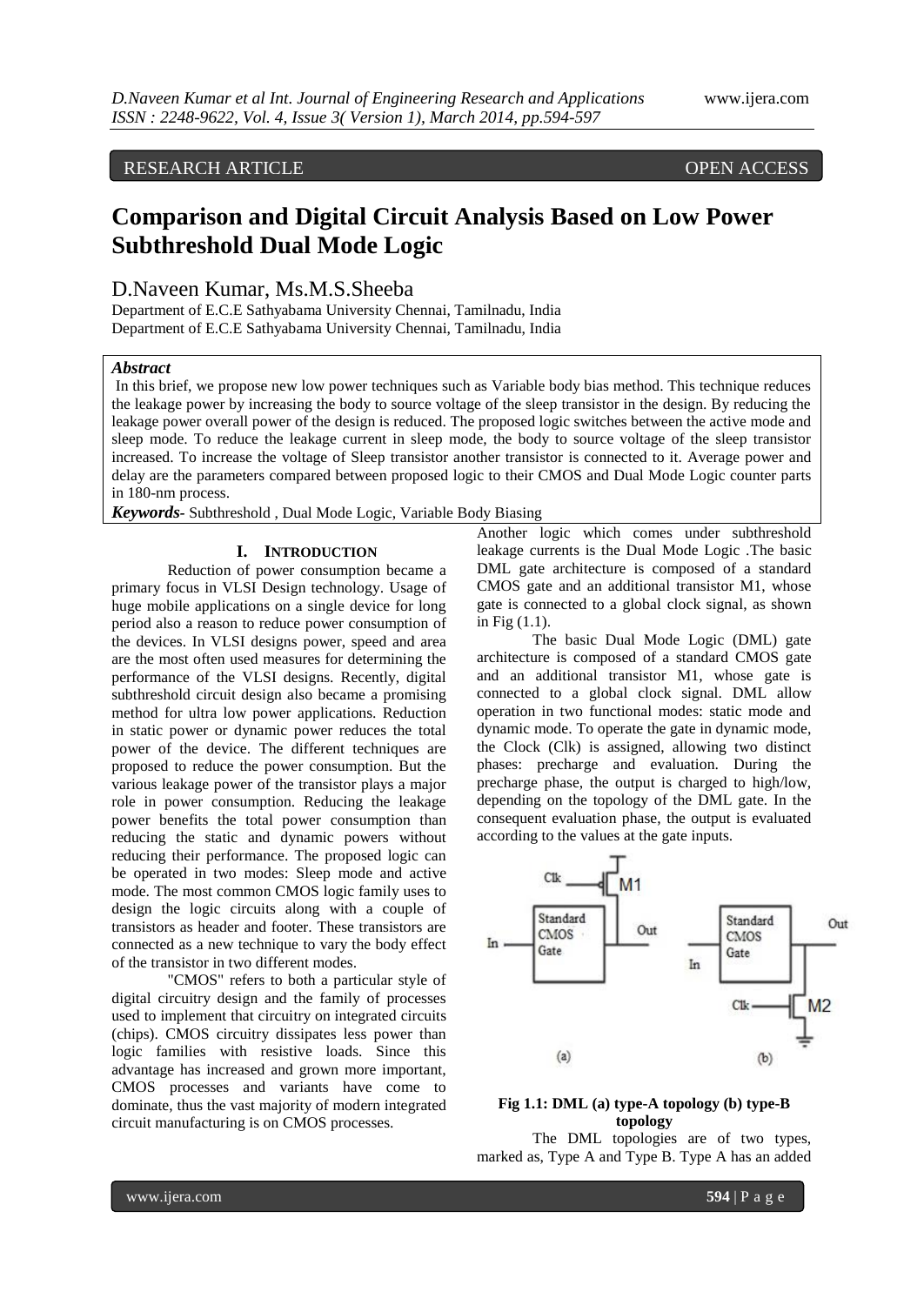p-MOS transistor that precharges the output to a logical "1" during the precharge phase. Type B has an added n-MOS that precharges the output to a logical "0". Dynamic logic gates are often implemented using a footer, which an additional transistor (optional). The Clk should be fixed high for Type A and constantly low for Type B topology. Chapter II explains the proposed method and chapter III shows the simulation results and chapter IV gives the conclusion.

.

#### **II. PROPOSED METHOD**

In the proposed method we introduce a new leakage power reduction technique named as "Variable Body Biasing". Normally, we have leakage power during idle (sleep) mode. By reducing the leakage power the total power dissipation of the technique is reduced. Thus to operate a logic design in sleep and active modes, a logic is used to control the design. In this proposed method we added the header (M1) and footer (M2) transistors between the pull-up network and pull-down network. By using these transistors the circuit forms as a conventional sleep transistor method.



**Fig 2.1: Variable Body Bias method**

To reduce the leakage current in the sleep mode we ensured that threshold voltage of the sleep transistor is increased, we added a PMOS (M3) and an NMOS (M4) transistor as shown in the Fig2.1 during sleep mode PMOS (M2) is OFF so the body to source voltage of the pull up PMOS (M1) is higher than in the active mode.

The figure shown in the Fig 2.2 is a sleep transistor without variable body bias technique. Here the transistor source terminal is connected to the Vdd and drain terminal is connected to the virtual Vdd above the pull up network. When the sleep signal(S**'**) is low the transistor is turned ON so the circuit will work normally. But when sleep signal(S**'**) is high the transistor is turned OFF but a small leakage current flows through the transistor which is subthreshold leakage causes power dissipation.



**Fig 2.2: sleep transistor without variable body biasing transistor.**



**Fig 2.3: sleep transistor with variable body biasing** 

The figure 2.3 shows the variable body biasing technique which avoids the subthreshold leakage current during idle mode. As the drain terminal of M3 transistor is connected to body (fourth terminal of the transistor) of the transistor M1, when the sleep signal $(S')$  is low the circuit works normally but when the sleep signal(S') is high the M3 transistor is OFF which causes to increase the threshold voltage of the transistor M1. Hence the M1 transistor is turned off fully no current flows through the circuit.

For a turned off single transistor leakage current (Isub0) can be expressed as follows

$$
Isub0 = Ae^{\frac{1}{nV_{\theta}}(V_{gs0} - V_{th0} - \gamma V_{sb0} + \eta V_{ds0})}(1 - e^{-V_{ds0}/V_{\theta}})
$$

Where

$$
A = \mu_0 C_{0x} \left(\frac{W}{L_{eff}}\right) V_\theta^2 e^{1.8}
$$

*n* is the subthreshold swing coefficient and  $V_{\theta}$  is the thermal voltage.  $V_{gs}$ ,  $V_{th0}$ ,  $V_{sb}$  and  $V_{ds}$  are the gate-tosource voltage, the zero-bias threshold voltage, the source-to-base voltage and the drain-to-source voltage, respectively.  $\gamma$  is the body-bias effect coefficient, and η is the Drain Induced Barrier Lowering (DIBL) coefficient.  $\mu_0$  is zero-bias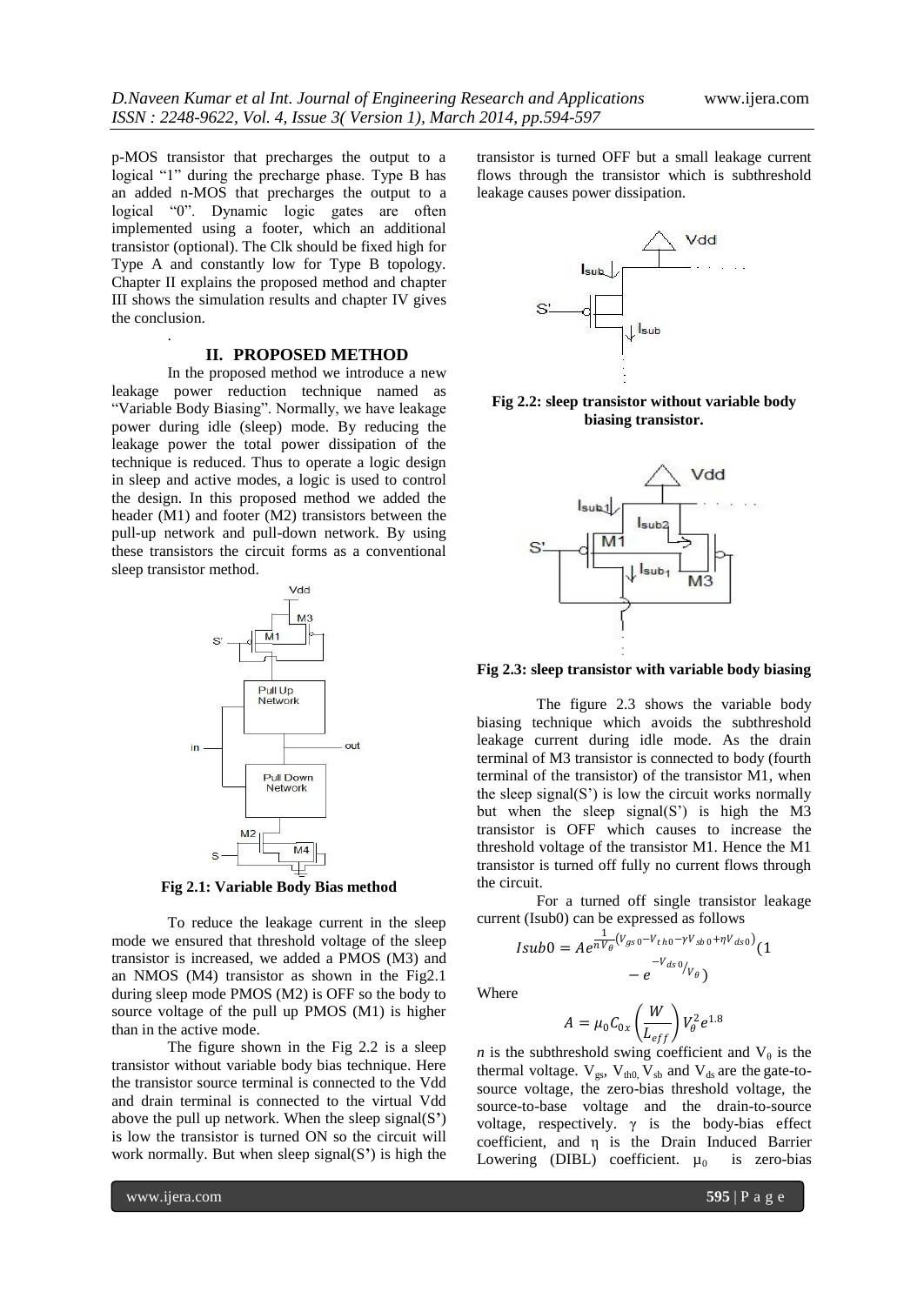mobility,  $C_{ox}$  is the gate-oxide capacitance, W is the width of the transistor, and Leff is the effective channel length. From the equation we see that leakage current (Isub0) decreases as  $V_{sb0}$  increases. As a result of Body effect,  $V_{th}$  also increases which lowers the performance. During the active mode, the performance is improved when the transistor (M3) is ON which makes the  $V_{th}$  of the pull up transistor (M1) lower again. The same operation is applicable for the pull down transistors (M2 and M4).

#### **III. SIMULATION RESULTS**

The proposed logic is designed using three consecutive NAND and NOR gates and compared propagation delay and average power with the CMOS and DML logic families. The design is carried out in 180nm Tanner EDA tools. The proposed method works in active mode (sleep signal is 1) and shows undetermined value during sleep mode (sleep signal is 0).

#### **1) Design of three consecutive NAND gates using proposed method:**



**Fig 3.1: Three consecutive NAND gates using Proposed method**



**Fig 3.2: Output waveforms of three consecutive NAND gates using proposed method**





**Fig 3.3: Three consecutive NOR gates using Proposed method**



**Fig 3.4: Output waveforms of three consecutive NOR gates using proposed method**

| Table 1: Comparison of Average Power and Delay |                |           |            |
|------------------------------------------------|----------------|-----------|------------|
| Logic                                          | <b>Circuit</b> | Average   | Delay(sec) |
|                                                |                | Power(mw) |            |
| <b>CMOS</b>                                    | <b>NAND</b>    | 0.67      | 2.25       |
| DML Type A                                     | <b>NAND</b>    | 0.28      | 2.12       |
| DML Type B                                     | <b>NAND</b>    | 0.25      | 2.14       |
| Proposed                                       | <b>NAND</b>    | 0.07      | 1.76       |
| Logic                                          | <b>Circuit</b> | Average   | Delay(sec) |
|                                                |                | Power(mw) |            |
| <b>CMOS</b>                                    | <b>NOR</b>     | 0.67      | 1.89       |
| DML Type A                                     | <b>NOR</b>     | 0.23      | 1.59       |
| DML Type B                                     | <b>NOR</b>     | 0.36      | 1.58       |
| Proposed                                       | <b>NOR</b>     | 0.10      | 1.34       |

#### **Table 1: Comparison of Average Power and Delay**